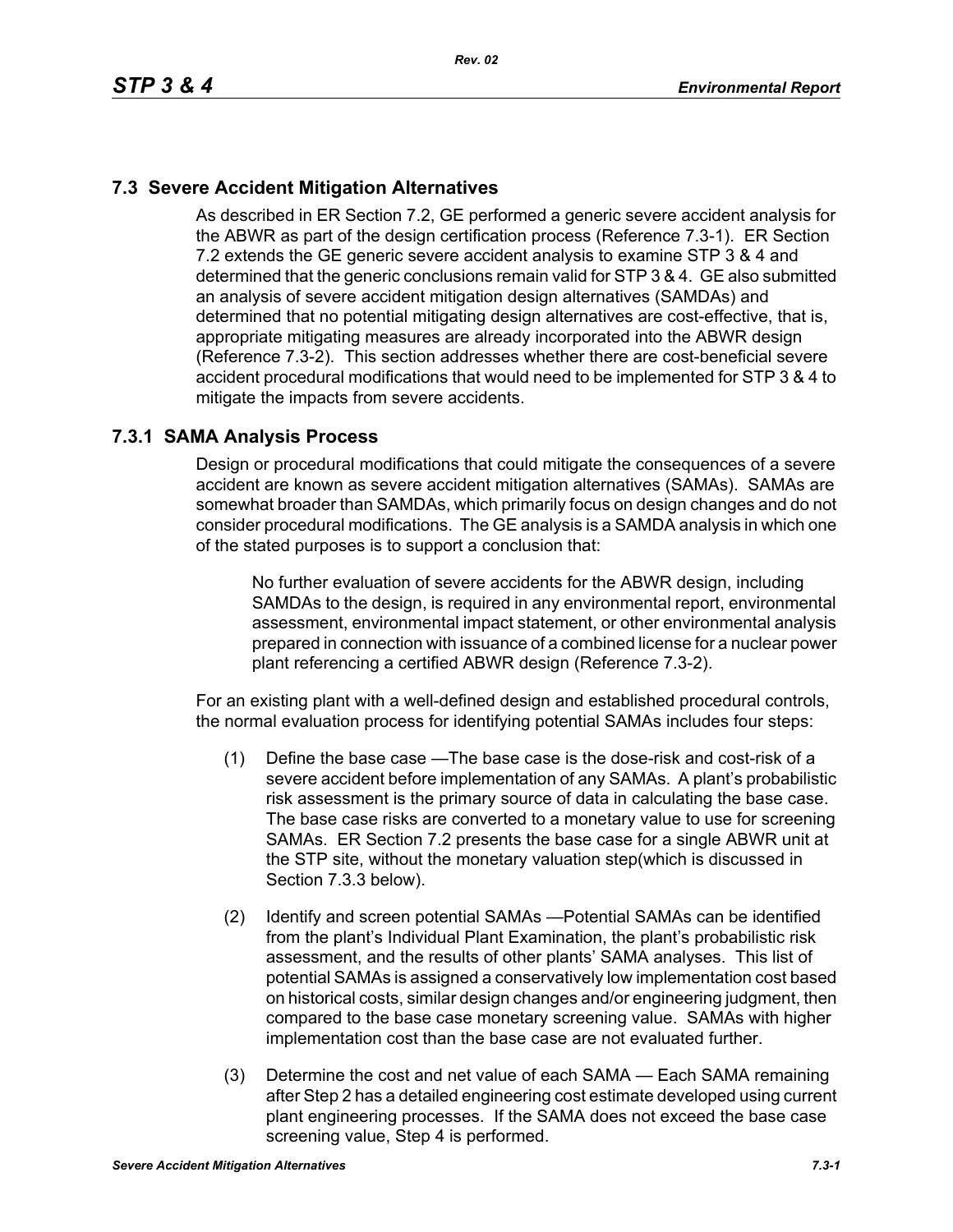*Rev. 02*

(4) Determine the benefit associated with each remaining SAMA — Each SAMA that passes the screening in Step 3 is evaluated using the probabilistic risk assessment model to determine the reduction in risk associated with implementation of the proposed SAMA. The reduction in risk benefit is then converted to a monetary value and compared to the detailed cost estimate developed in Step 3. Those SAMAs with reasonable cost-benefit ratios are considered for implementation.

Since the GE analysis has shown that there are no additional cost-beneficial design modifications, no further assessment of design modifications is required. In the absence of an existing plant with established procedural controls, the STP SAMA analysis thus is limited to determining the magnitude of plant-specific procedural modifications that would be cost-effective. Determining the magnitude of cost-effective procedural modifications is the same as "1. Define base case" for existing nuclear units. The monetary value of the base case benefit is calculated by assuming the current dose-risk of the unit could be reduced to zero and assigning a defined dollar value for this reduction in risk. Any procedural change with a cost that exceeds the benefit value would not be considered cost-effective.

The dose-risk and cost-risk results from the ER Section 7.2 analyses are converted to monetary value in accordance with methods established in NUREG/BR-0184 (Reference 7.3-3). NUREG/BR-0184 presents methods for determining the value of decreases in risk using four types of attributes: public health, occupational health, offsite property, and onsite property. Any SAMAs in which the conservatively low implementation cost exceeds the base case monetary value would not pass the screening in Step 2. If the STP baseline analysis produces a monetary value of the benefit that is below the cost expected for implementation of any SAMA, the remaining steps of the SAMA analysis are not necessary.

#### **7.3.2 ABWR SAMA Analysis**

In the certification process, only design alternatives were of interest. The GE SAMDA analysis is presented in the Technical Support Document for the ABWR (Reference 7.3-2). The monetary valuation of the averted cost-risk (defined as the monetary valuation of reducing the base case core damage frequency to zero) was based solely on the cumulative dose-risk over the 60-year life of the plant, assuming the NRCgenerated value of \$1000 per person-rem. The resulting dose-risk was determined to be 0.269 person-rem (4.48 × 10-3 person-rem per reactor year), so the averted costrisk was calculated to be \$269. GE determined that no design change would be costeffective with this low value of averted cost-risk.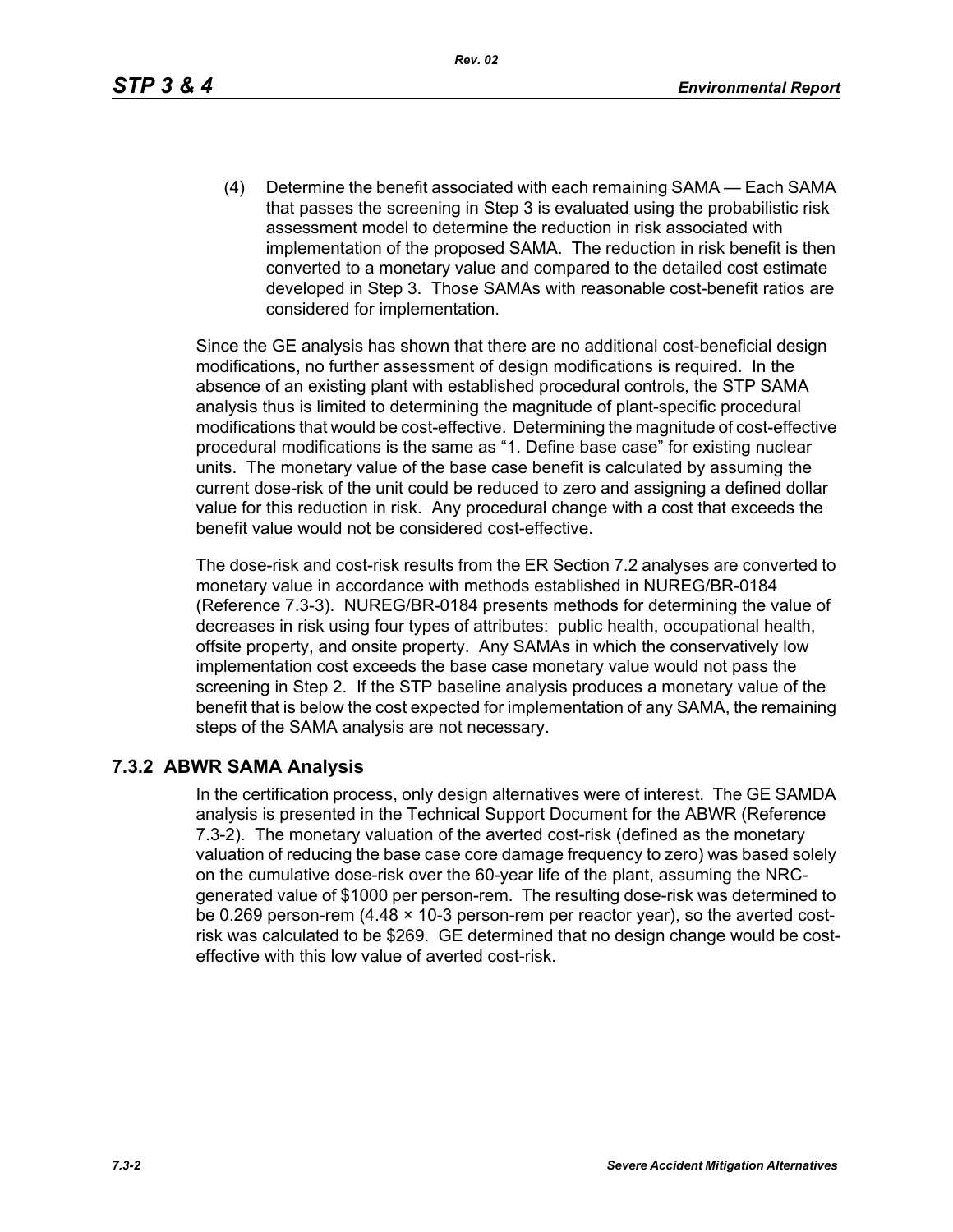# **7.3.3 Monetary Valuation of the STP 3 & 4 Cost-Risk**

The principal inputs to the base case calculations are as follows:

| Dose-risk              | $4.3 \times 10^{-3}$ person-rem per reactor year (reported in<br>Table 7.2-1) |  |
|------------------------|-------------------------------------------------------------------------------|--|
| Cost-risk              | 2.6 dollars per reactor year (reported in Table 7.2-1)                        |  |
| Dollars per person-rem | \$2000 (provided in NUREG/BR-0184)                                            |  |
| Licensing period       | 40 years                                                                      |  |
| Economic discount rate | 7% and 3% (recommended in NUREG/BR-0184)                                      |  |

With these inputs, the monetary valuation of reducing the base case core damage frequency to zero is presented in Table 7.3-1. The monetary valuation, known as the maximum averted cost-risk, is conservative because no SAMA can reduce the core damage frequency to zero.

The maximum averted cost-risk for a single ABWR at the proposed STP site is \$6,900. Even with a conservative 3% discount rate, the valuation of the averted risk is only approximately \$12,500.

These values are higher than the GE generic analysis result of \$269. However, the GE analysis (Reference 7.3-2) used a different methodology that did not calculate a costrisk for each accident sequence, did not calculate net present value, and used \$1000 per person-rem instead of \$2000. If STPNOC were to perform the analysis described in ER Section 7.2 using the GE methodology (Reference 7.3-2), the resulting dose-risk value would be \$258. This \$258 value is approximately the same as the GE value. Even using the STPNOC values, the results of the SAMDA analysis performed by GE for the ABWR would not be affected; i.e., there still would be no cost-effective design alternatives.

Due to the costs associated with processing administrative changes (including training costs), administrative changes are likely to cost more than the maximum averted costrisk of \$6,900 (or even \$12,500). Furthermore, since administrative changes would likely have a small impact on risk, the reduction in risk benefit of administrative changes will likely be substantially less than the cost of the administrative changes. Therefore, it may be concluded that administrative changes are not reasonable SAMAs.

Evaluation of specific administrative controls will occur when the STP 3 & 4 design is finalized and plant administrative processes and procedures are being developed. At that time, appropriate administrative controls on plant operations would be incorporated into the management systems for STP 3 & 4.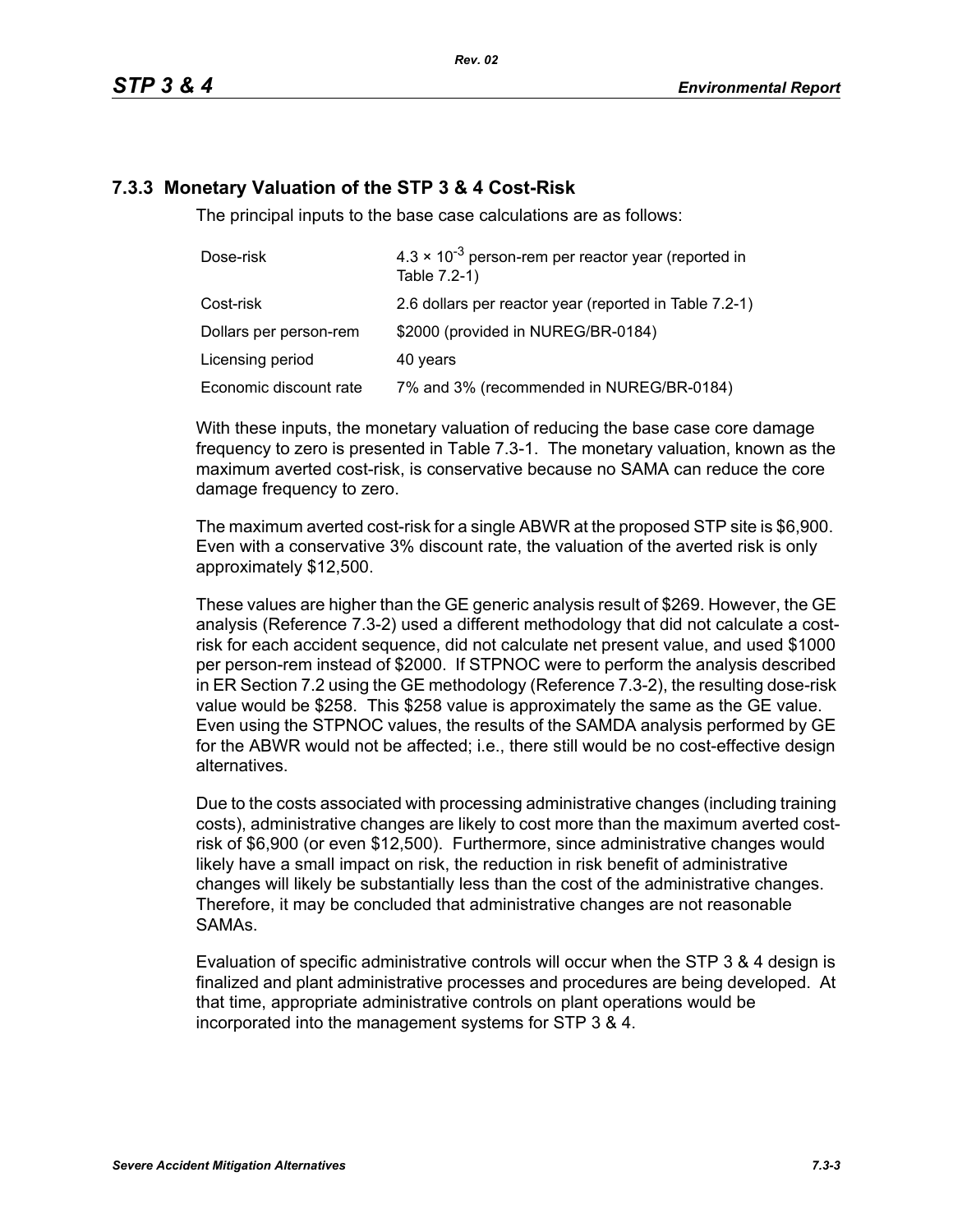# **7.3.4 References**

- 7.3-1 "Probabilistic Evaluations," Chapter 19D, ABWR Standard Safety Analysis Report, Amendment 35, General Electric.
- 7.3-2 "Technical Support Document for the ABWR," Revision 1, MPL No. A90- 3230, General Electric, San Jose, California, November 18, 1994.
- 7.3-3 "Regulatory Analysis Technical Evaluation Handbook," NUREG/BR-0184, January 1997.